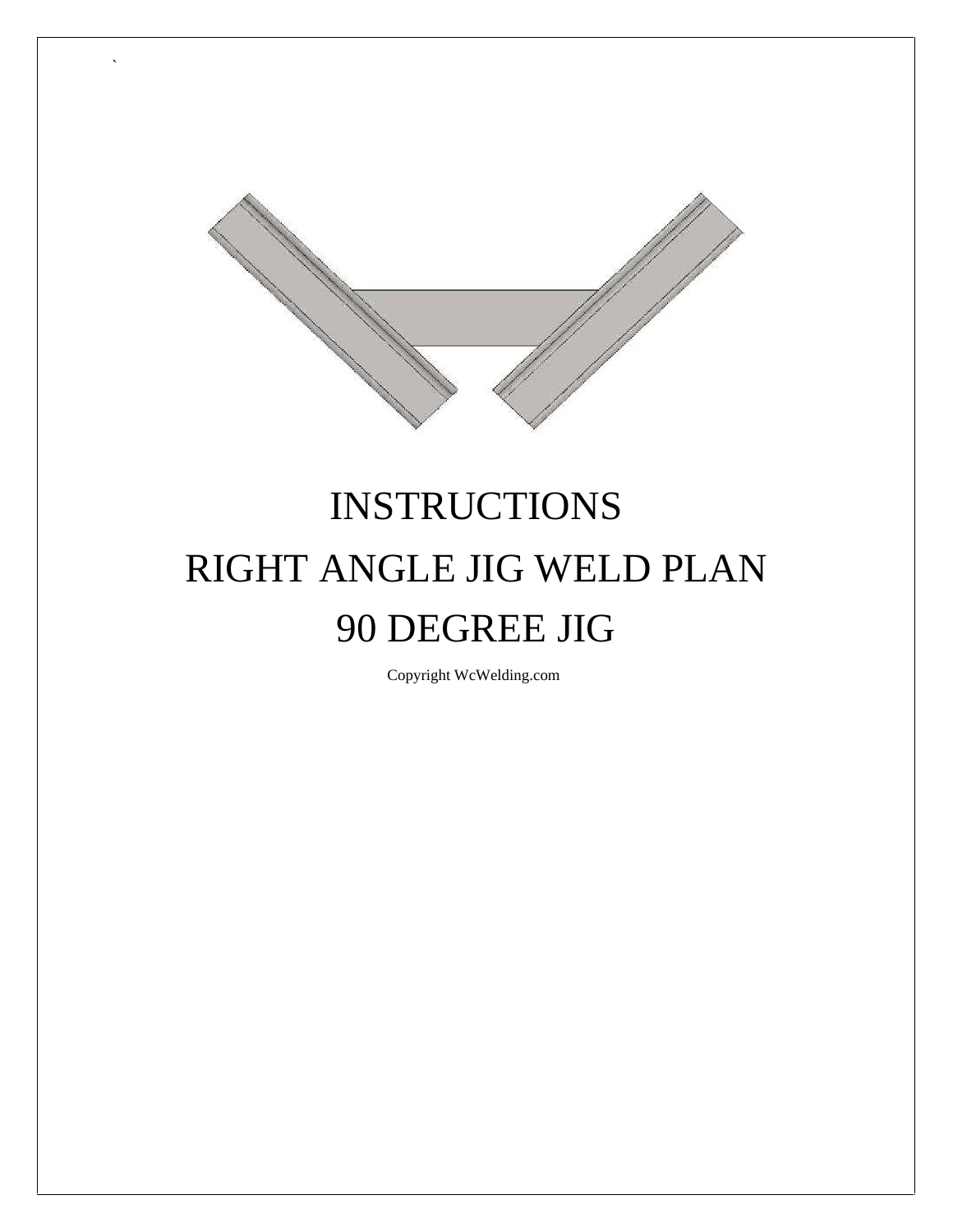## MATERIALS REQUIRED: (20 IN) 2X2X1/4" Angle Steel (10 IN) 2X1/4" Flat Bar Steel INSTRUCTIONS:

## Step 1

Cut two pieces of angle steel and one piece of flat bar according to their attached drawing CUT SHEET.

Step 2

Gather parts and lay them out on the welding surface. Position them according to drawing 90 DEGREE JIG. Use a 90 degree L-square to clamp the pieces in place as shown below. Tack weld pieces in place. Check alignments and complete the welds.

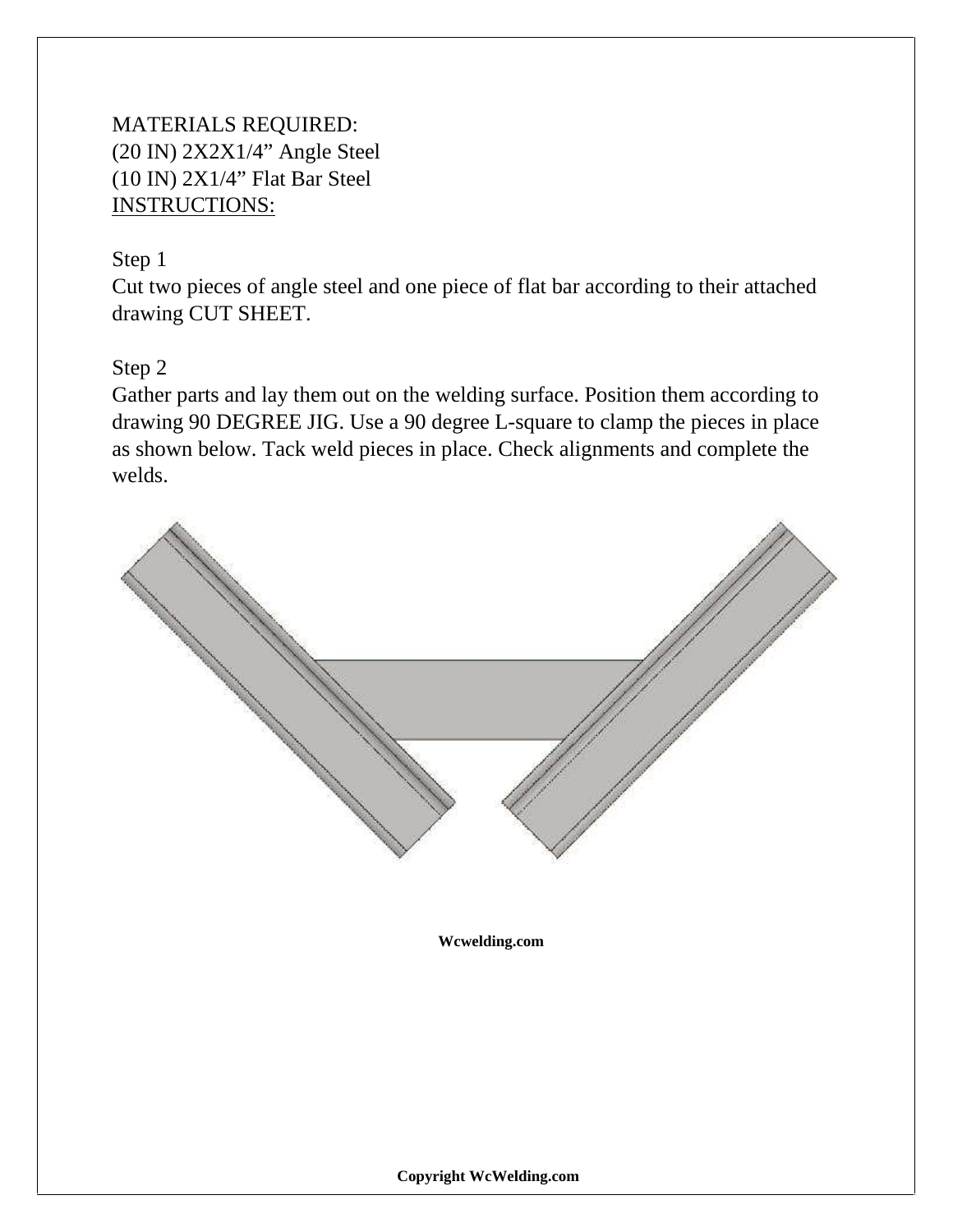

Jig can be used for welding pieces of various sizes together. If extremely large or extremely small stock needs to be welded at a 90 degree angle, this basic format can be used to make a customized jig.

 $\sum_{i=1}^n \alpha_i$ 

**[Wcwelding.com](http://www.wcwelding.com)**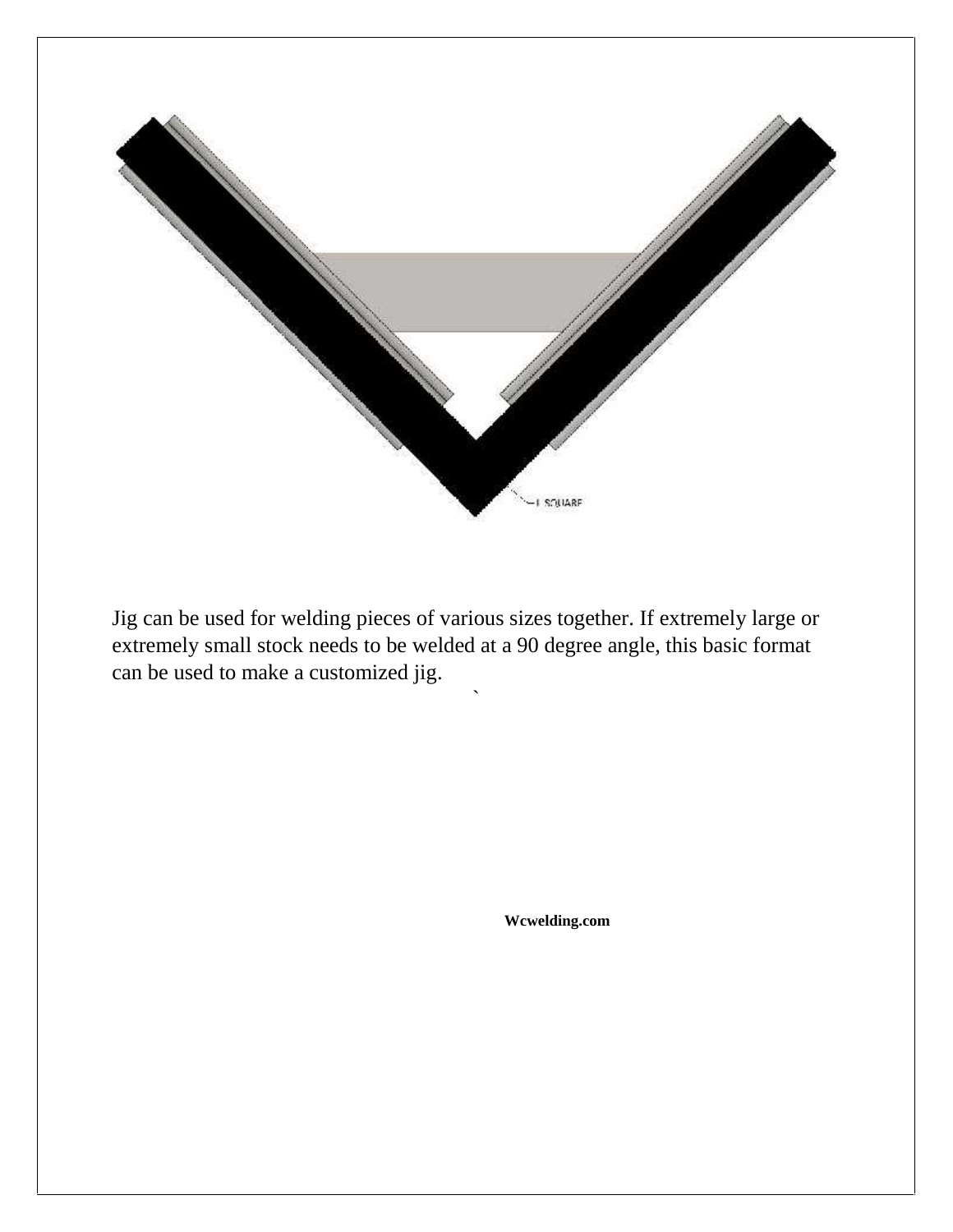

**Wcwelding.com**